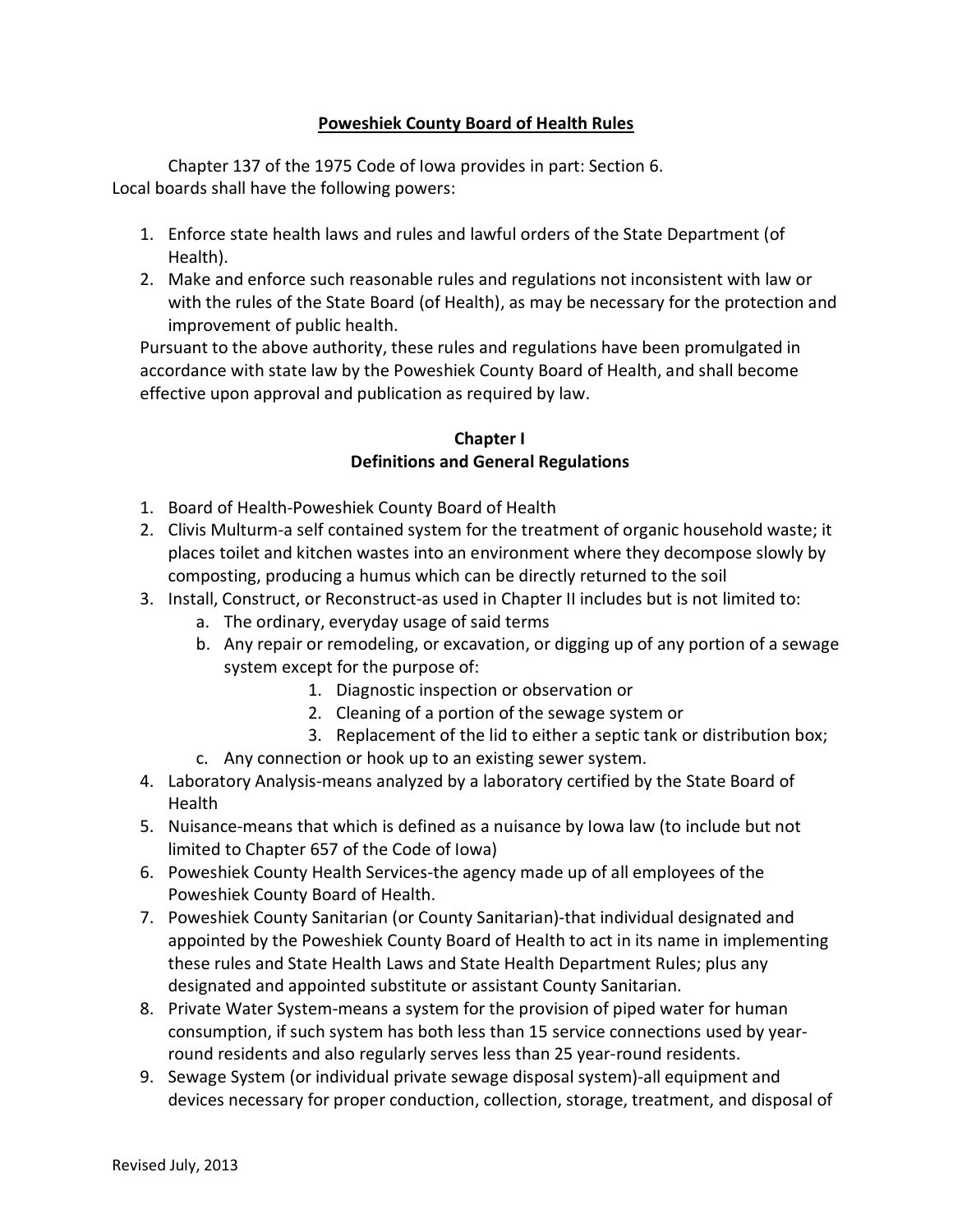sewage from the inside of within the scope of this definition are building sewers, septic tanks, absorption fields, leaching or seepage pits, subsurface sand filters, and privy vaults all as defined by State Health Department Rules and clivus multrum (as defined by these rules).

- 10. System-means any sewage system or private water system as defined herein.
- 11. Variance-a waiver of any one or more of these rules or, as allowed by law of State Health Department Rules; a variance is granted by written order of the Board of Health only.
- 12. See the State of Iowa Health Department Rules for definition not contained herein.

#### **General Regulations**

- 1. Appeal-Unless otherwise provided by these rules, appeal from any rule, finding or decision of the County Sanitarian must be made within 30 days of said rule, finding or decision, to the Board of Health, who shall hold a hearing using as basic procedures, those set out in Chapter III (a), (b), (c), and (d) of these rules.
- 2. Enforcement-The present Chapter 137 of the Code of Iowa makes violation of these rules a misdemeanor with punishment being by a fine not to exceed \$100 or by imprisonment in the County Jail for not more than 30 days; any actions, remedies and penalties provided for by the law of the State of Iowa may be used to enforce these rules.
- 3. Peace Officers to Assist-Peace Officers when called upon by the Board of Health or the County Sanitarian shall assist in the enforcement of the rules, regulation and lawful order of said Board.
- 4. Interference with Enforcement-No person shall interfere with members of the Board of Health or County Sanitarian in the discharge of any duty imposed by State Law, State Health Department Rules, these rules, or other lawful rules or orders of the Board of Health.
- 5. Should any section, provision, or part of these rules be declared by a court of competent jurisdiction to be invalid, such decision shall not affect the validity of the rules as a whole or any part thereof other than the part so declared to be invalid.
- 6. These rules shall be in full force effect in Poweshiek County after passage, approval and publication as provided by law.
- 7. (a) All sewage disposal systems and wells and water systems existing in Poweshiek County shall comply with the Iowa Administrative Code Chapter 49, Nonpublic Water Wells and Chapter 69, On-Site Wastewater Treatment and Disposal Systems. (b) Said systems will be inspected and analyzed for compliance prior to or during any change in ownership of land on which the system and/or home is located. The property holder selling the property shall obtain inspection reports on these two systems from the Poweshiek County Board of Health and present them to the buyer of his/her property prior to or during the negotiation of the sales transaction. (c) A fee of \$150.00 shall be assessed for the transfer inspection (if done by County Sanitarian). Said fee shall be applied toward a permit fee if major repairs or renovation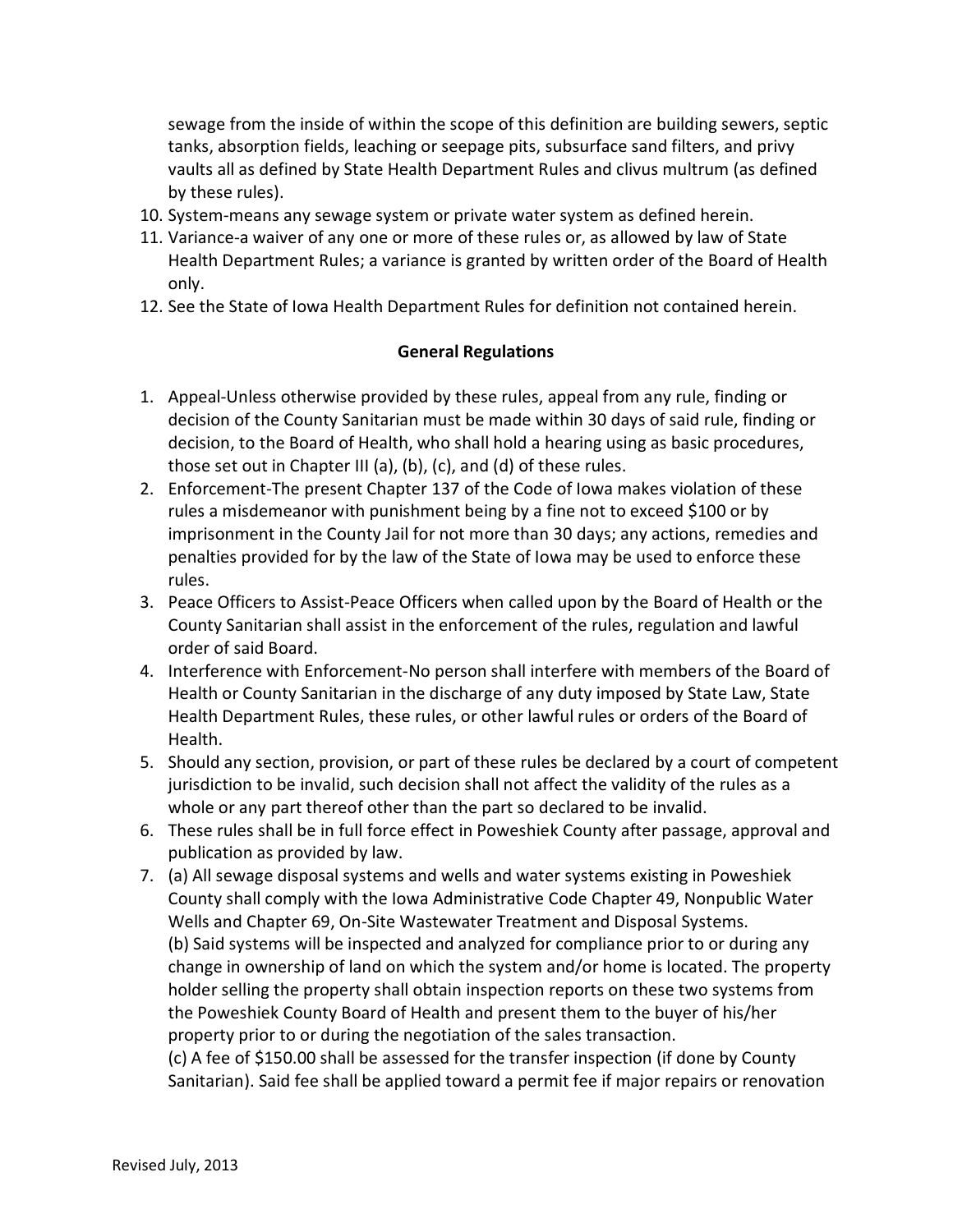is required. If a transfer inspection performed by someone else than the County Sanitarian, there will be \$0 charge from County Sanitarian

(d) Any well or sewage disposal system which was installed under County Permit or passed County Inspection within 2 years previous to sale or transfer is exempt from further inspection until next sale or transfer.

(e) Any money in exchange for property will require an inspection, unless the property is 100% inherited then the owner(s) will be exempt from an inspection.

(f) File pulling to access maps and other and other information-\$5.00 plus \$.50 per copy

- 8. Poweshiek County abides by the rules set in Chapter 69-Private Sewage Disposal Systems. The following is added by Poweshiek County to Chapter 69.2 (455B) Time of Transfer inspections;
	- a. A septic tank must be at least 1000 gallon capacity to pass a Time of Transfer inspection
	- b. Septic tank lid for each tank compartment will be at grade for easy access for maintenance and pumping
	- c. Distribution box lids will be within 12 inches of grade
	- d. If no secondary treatment exits the tank will be brought up to current code as well as the secondary treatment (1250 for 3 bedroom, 1500 for 4 bedroom, 1750 for 5 bedroom, 2000 for 6 bedroom)

# **Chapter II Sewage Systems**

- 1. It shall be unlawful to install, construct, or reconstruct any sewage system in Poweshiek County until a permit has been obtained.
- 2. The above paragraph 1 is applicable to both individuals and corporations and includes, but is not limited to, owners, leases, contractors, engineers and builders of the proposed sewage system and their agents.
- 3. (a) Written application for a permit shall be made in duplicate on forms approved by the County Sanitarian, shall be filed in the office of Poweshiek County Health Services and shall include such information as the County Sanitarian may reasonably require to determine whether a permit should be issued.

(b) Provided further, however, that application for a permit for lateral absorption system shall be accompanied by a porosity test. Said test shall be taken by the contractor or homeowner and permit application signed before a permit can be approved.

(c) No permit shall be issued unless the health laws and rules of the State of Iowa and of Poweshiek County are compiled with and the permit fee has been paid, except when a variance has been granted.

(d) Application for variance shall be made upon forms approved by the Poweshiek County Sanitarian; there shall be no charge for the application of variance.

- 4. The cost of a permit (permit fee) for a sewage disposal system shall be as follows;
	- a. Installation permit-\$150.00 (complete system, tank replacement, lateral replacement or other secondary treatment replacement)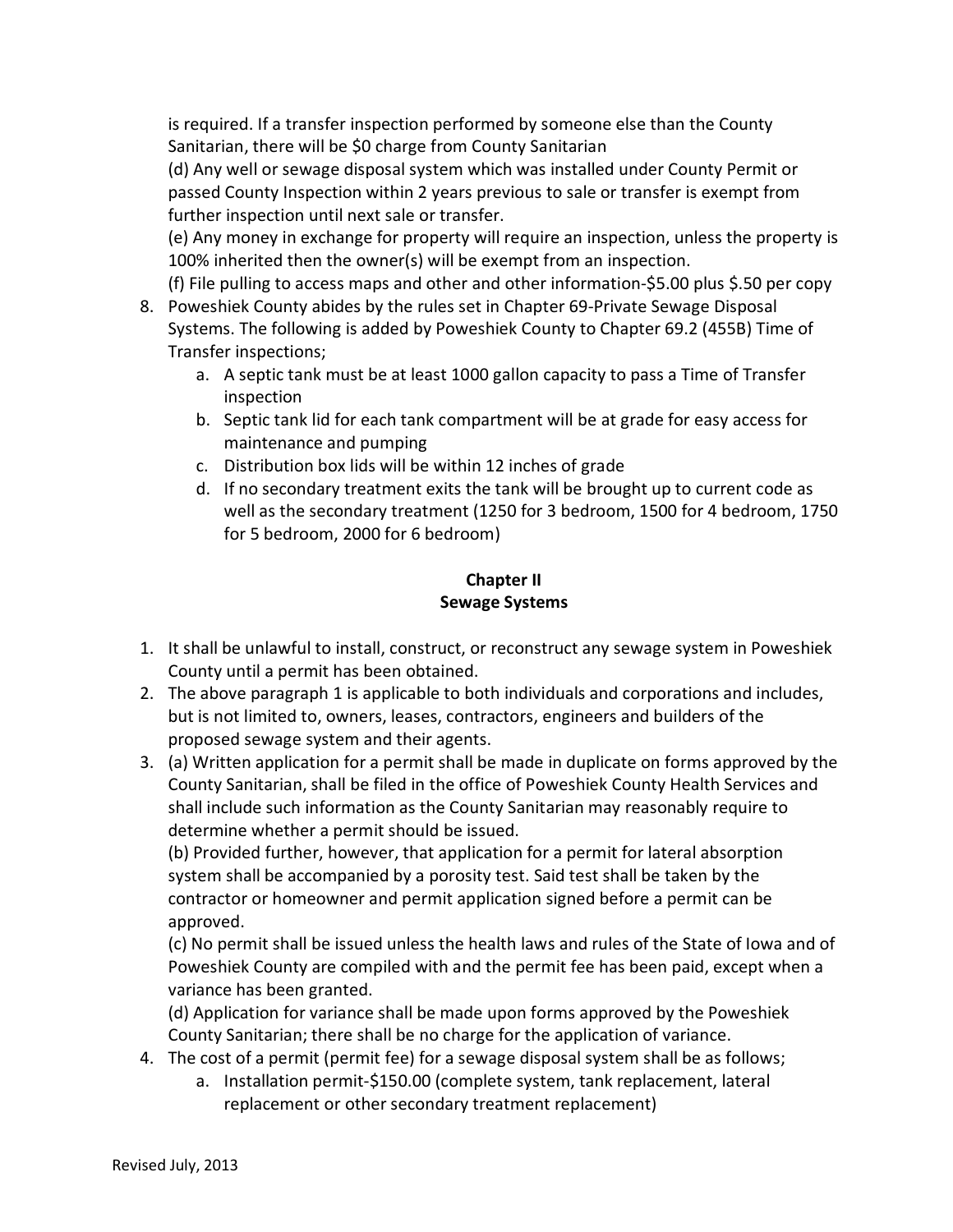- b. Repair permit-\$50.00 (tank repair, tank risers, filter installation, piping repair, lateral repair, distribution box replacement or repair, distribution box risers, etc.)
- c. Soil Analysis/Site Evaluation-\$150.00 (will be required with any installation of secondary treatment)
- d. Installation permit/Soil Analysis-Site Evaluation-\$300.00
- 5. Permits for a system shall be valid for a maximum of 3 months from the date of issue; the proposed work shall be completed within said time.
- 6. The permit shall be posted by the applicant for the permit on the construction site so as to face the nearest public street, road, or highway during the construction period of any system.
- 7. (a) County Sanitarian shall be notified orally, by phone or in writing, not less than six working hours before a system is to receive its mandatory final inspection; said notification shall be made between 7:30 a.m. to 4:00 p.m. on weekdays; 7:30 a.m. to 4:00 p.m. are the said working hours.

(b) No part of any system shall be covered or used prior to a mandatory final inspection by the County Sanitarian.

- 8. All sewage disposal systems installed in Poweshiek County shall comply with the rules as set forth in Chapter 69, of the Iowa Administrative Code #567, "On-site Wastewater Treatment and Disposal Systems"
- 9. Every septic tank shall have a minimum capacity as determined and required by State Health Department Rules, but a septic tank serving more than a five bedroom house or its equivalent shall have a capacity and design as approved by the Poweshiek County Sanitarian.
- 10. All inlet and outlet connections of a septic tank shall be firmly packed with oakum or hemp and shall be secured with mortar.
- 11. No coil tubing or flexible tile shall be used in any lateral tile field; agricultural clay tile, perforated plastic and bituminous fiber pipe, which are non-metallic, can be used
- 12. An effluent filter will be installed in outlet side of septic tank.
- 13. Any contractor who installs a septic system must be certified by said County.
- 14. After a failed system has been determined from a property transfer inspection, the new owner will have 3 months (90 days) to make corrections and then a fine of \$100 will be imposed each month the corrections are not made until the system is brought to code.

# **Chapter III Nuisance**

- 1. Any person alleging a nuisance to exist in Poweshiek County shall make a complaint, sworn to before a Notary Public, of the alleged nuisance and deliver same to the County Sanitarian.
- 2. The County Sanitarian shall investigate an alleged nuisance within 3 days of receiving a complaint.
- 3. (a) If the County Sanitarian finds no nuisance to exist, notice of same shall be sent to the complaining party; the complaining party may appeal by following the procedure set out in Number 4 below.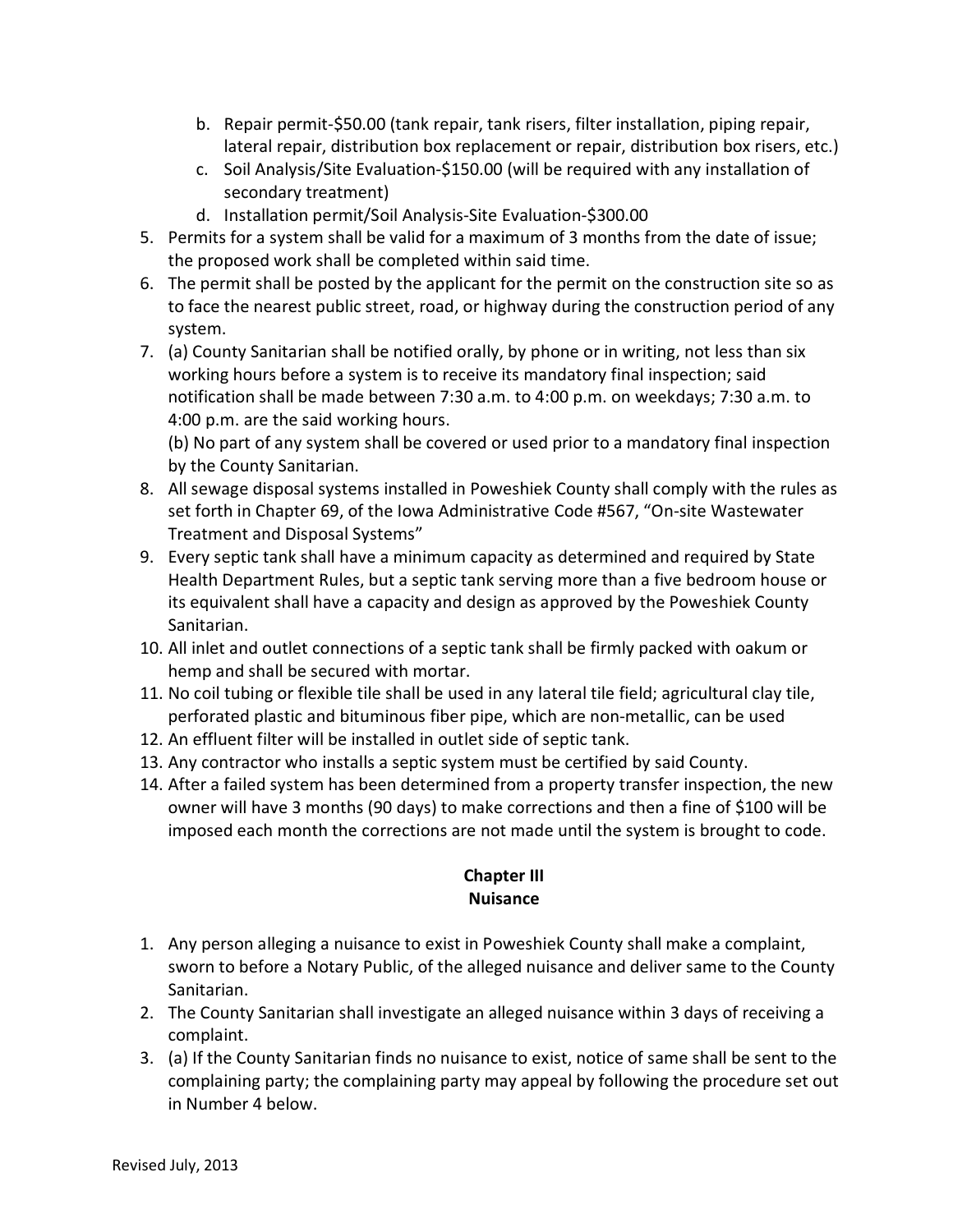(b) If the County Sanitarian finds a nuisance to exist, a written notice setting out an Order of Abatement shall be mailed to or served upon the "person(s) responsible" or if the "person(s) responsible" cannot be found then by posting the notice on the real estate involved ("person(s) responsible" shall include and individual(s) or Corporation(s) who is (are) owner, agent of owner, occupant, or one who is out a specific description of the property or real estate involved, the specific grounds for finding a nuisance and shall give the "person(s) responsible" a definite, reasonable time to abate or remove the nuisance which shall be no less than 24 hours and no more than 15 days.

4. (a) The person(s) responsible may appeal prior to the time designated for the abatement or removal of the nuisance and the complaining party may appeal within eight days of the date of the County Sanitarian's notice to him/her. (b) The hearings on said appeal shall be held within 15dyas of the date the County Sanitarian received notice of appeal and shall be before a majority of the Board of Health.

(c) The party appealing shall have the burden of showing cause why the County Sanitarian's decision should not be upheld. Strict rules of evidence shall not apply at the hearing. The County Sanitarian and any witnesses the Sanitarian may present. The County Sanitarian may present evidence and witnesses and both the Sanitarian and the appealing party will be entitled to the final statement. The Board of Health shall make a specific decision. If a nuisance is found, it shall then issue an Order of Abatement. (d) The decision of the Board shall be mailed to all parties or posted and shall be final except that any party to the matter may appeal to the District Court of Iowa in and for Poweshiek County within 30 days of the decision of the Board of Health.

- 5. In the event of a health emergency, where the Board of Health determines that the public health and safety requires summary action, the Board of Health may order the abatement of a nuisance immediately; a majority of the entire Board, whether present and voting or not, shall be required. In such cases the notice and hearing provisions of these rules shall not apply.
- 6. The Board of Health or County Sanitarian may order the occupants to remove from the property or real estate involved and fixes some reasonable time for compliance herewith. If the order or removal is not complied with, the Board of Health or County Sanitarian may cause the occupants to be forcibly removed and close the premises; said place shall not be occupied as a dwelling or place of business or otherwise without the written permission of the Board of Health or County Sanitarian.
- 7. The Board of Health, the County Sanitarian or their authorized representatives may enter any building, property, or other place for the purpose of examining any possible nuisance, source of filth or cause of sickness. If they are refused entry to any place, however, request may be made under oath to any Magistrate's Court or District Court sitting in Poweshiek County for the issuance of a search warrant for the purpose of entering into such place and examining any possible nuisance.
- 8. All expenses incurred by the Board of Health and the County Sanitarian in proceeding to abate or otherwise act upon a nuisance may be recovered by suit in the name of the Board of Health, or the Board of Health may certify the amount of said expense, together with a legal description of the property, to the County Auditor who shall enter